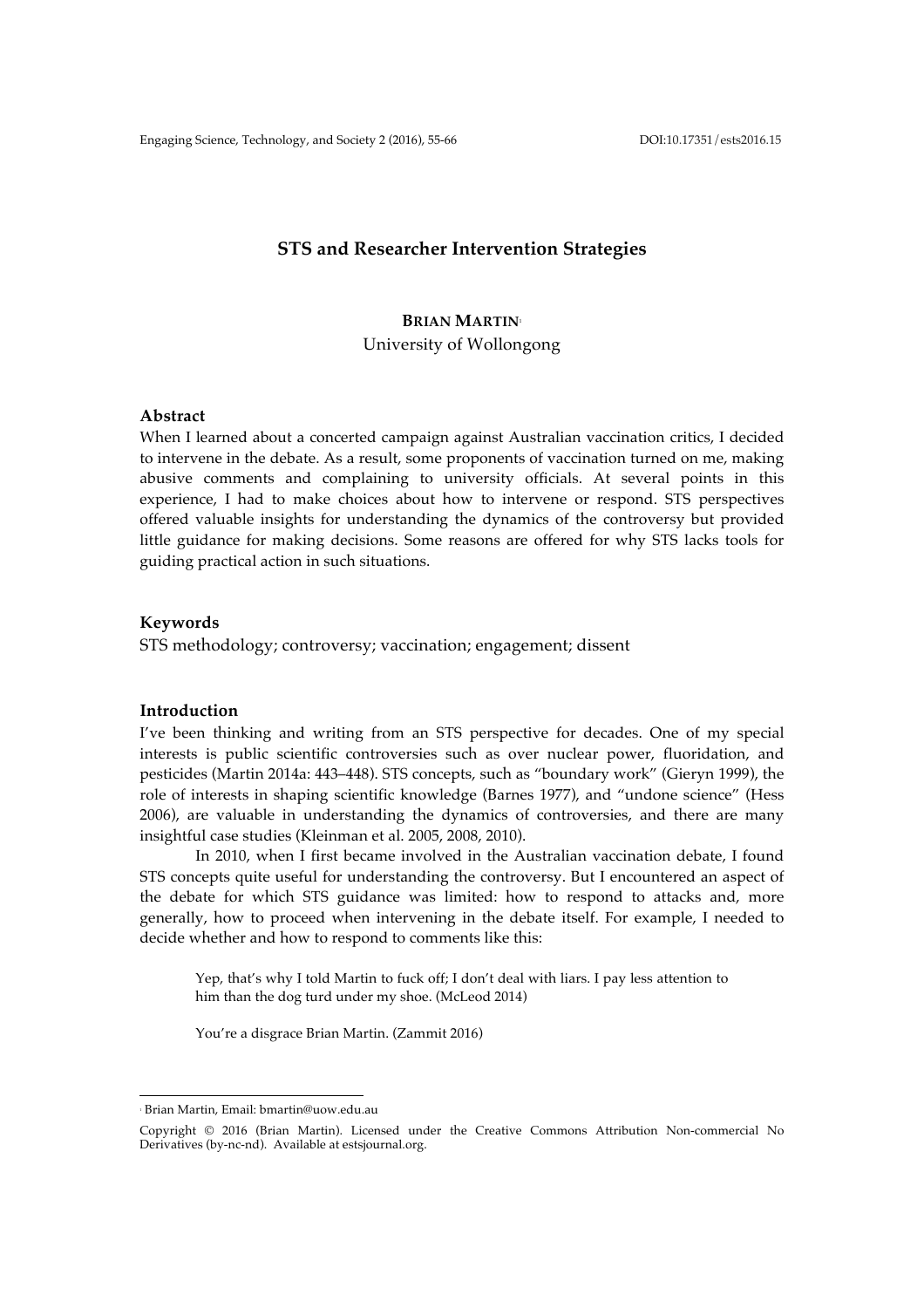$\overline{a}$ 

It might be argued that STS is about understanding, not about intervening in the arena being studied, but this is a narrow view. Methodology is important for all social researchers, including STS researchers. If intervening is one research method, then STS, or at least social science more generally, should offer some guidance, just as it does for undertaking discourse analysis, historiography, or policy advice.

In the next section, I outline facets of the Australian vaccination debate and my involvement in it. I then recount four episodes in which I was faced with decisions about how to proceed, specifically how to respond to attacks. In each of these episodes, I automatically searched my STS-related knowledge and experience for guidance, but found it wanting and, therefore, drew on other perspectives for making a choice. I then canvass some reasons why STS lacks adequate tools for interveners.

#### **An Australian Vaccination Struggle**

In 2010, I was contacted by Meryl Dorey of the Australian Vaccination Network  $(AVN)_i$  a citizens' group critical of government vaccination policy and practice. She told me about attacks on the AVN by pro-vaccinationists and provided documentation. I had never before heard of such a serious and sustained attack on a citizens' organization that was only providing information about a contentious issue. I decided to become involved to defend free speech by the AVN. It was also an opportunity to study a fierce scientific controversy as it proceeded—a research opportunity.

This issue intrigued me in part because of my long-standing interest in free speech, including cases in which scientists suffer adverse actions—such as censorship and denial of tenure—for doing research or teaching or speaking out in ways that challenge the views of powerful groups (Martin et al. 1986; see also Moran 1998; Nocella et al. 2010). This phenomenon I called "suppression of dissent" (Martin 1999). It intersects with scientific controversies when scientists, doctors, or dentists are censored, denied research grants, reprimanded, ostracized, transferred, deregistered, or dismissed. Most such adverse actions are taken against critics of the view backed by governments, corporations, or professions (Martin 1999). However, in the Australian vaccination debate, citizen campaigners were the primary targets.

Nearly all health authorities endorse vaccination against infectious diseases as one of the medical profession's greatest contributions to human health (Andre et al. 2008; Offit and Bell 2003). Vaccination is seen as a safe and effective way to reduce the risk of disease. As new vaccines are developed and tested, they are added to the vaccination schedule.

Vaccination has been subject to controversy from its earliest days. Critics say vaccination is not as effective as claimed and that there is a significant risk of adverse reactions to vaccines (Habakus and Holland 2011; Halvorsen 2007). However, the critics seem to have had only a limited impact on the push for universal vaccination for diseases.

Dorey set up the AVN in 1994, after her son experienced adverse reactions to vaccines. It gradually developed to become the largest organization in Australia critical of

<sup>&</sup>lt;sup>2</sup> In 2014, the group was forced by a government agency to change its name, which it did, to the Australian Vaccination-skeptics Network, retaining the abbreviation AVN.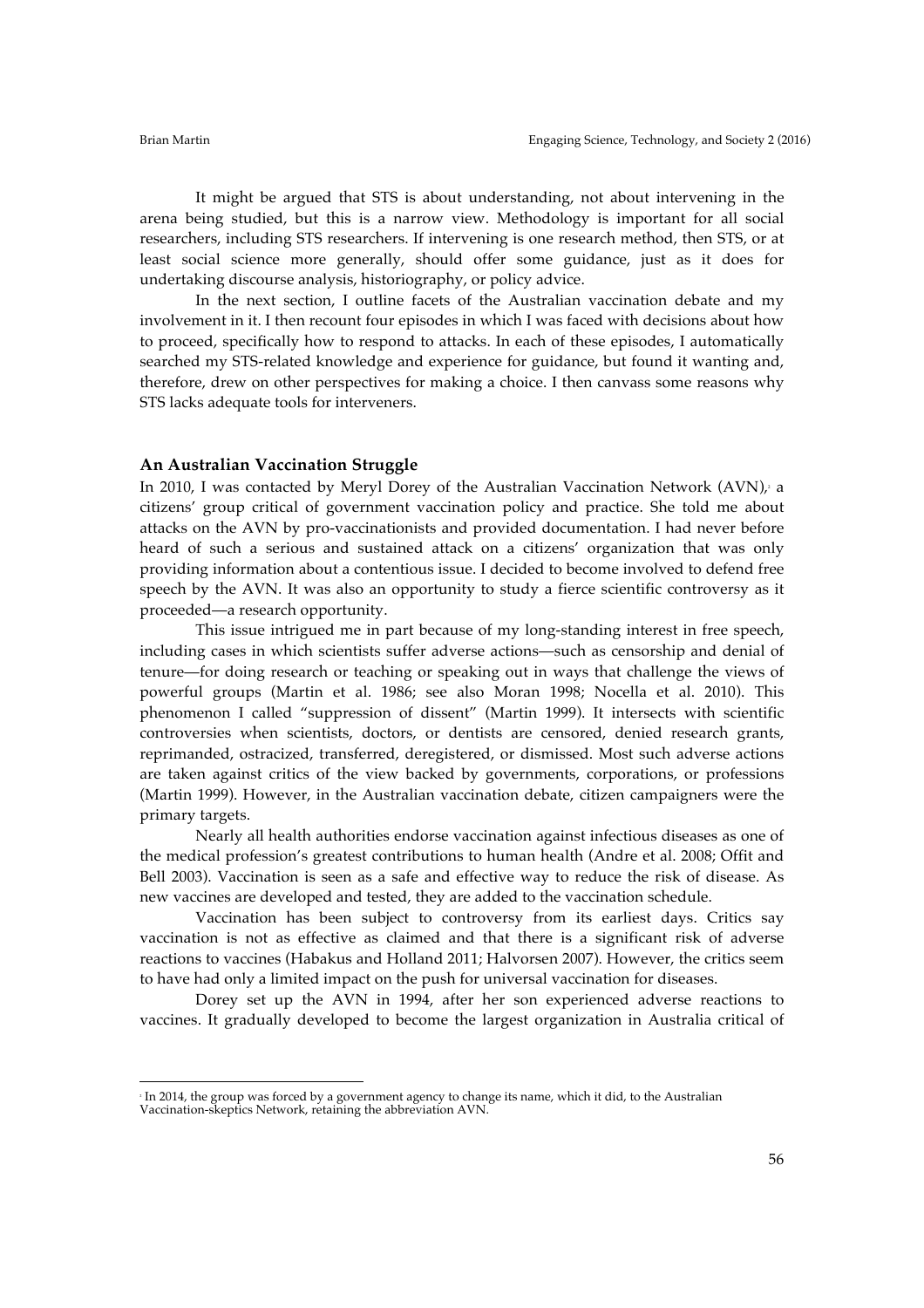vaccination, with some 2000 members, a major website, and a magazine titled *Living Wisdom*. The magazine covered a range of issues in holistic health, not just vaccination.

The AVN proceeded with its activities without any significant problems until 2009, when another group was set up: Stop the Australian Vaccination Network, or SAVN, $\gamma$  whose stated aim was to shut down the AVN. The primary presence of SAVN was a *Facebook* page, eventually having thousands of "friends." SAVNers and others attacked the AVN in various ways (Martin 2011a, 2012a, 2015a, 2015b), including the following.

- SAVN made unsupported claims about the AVN, most notably that the AVN believed in a global conspiracy to implant mind-control chips via vaccination. (This claim has since been modified.)
- SAVNers posted abusive comments about the AVN and especially about Dorey. SAVNers took screen shots from the AVN's blog, posted them on SAVN's page and made fun of them.
- SAVNers made dozens of complaints about the AVN to government bodies.
- When Dorey arranged to give public talks, SAVNers wrote to the venues hosting the talks, making derogatory claims about her, with the aim of having the talks cancelled.
- Another pro-vaccination group, Vaccination Advice and Information Service, posted a "Hall of Shame" with names and addresses of individuals and businesses that had advertised in the AVN's magazine *Living Wisdom*, seemingly inviting harassment.
- Some individuals sent pornographic images, by post and email, to Dorey and others in the AVN.
- Dorey received threats over the phone.

In each of following four sections, I recount an episode in which I had to make decisions about what to do. In each one I describe options I considered and the relevance of STS insights for deciding what to do and how. Other stories could be told, for example about threats of legal action, criticisms of my capabilities as a supervisor, a *YouTube* video containing screen shots from my writings and various references to lying, and a document pinned to the door of my office (a photo of which was posted online). The four episodes are illustrative rather than exhaustive.

### **Episode 1: Whether and How to Intervene**

 $\overline{a}$ 

The first question I had to address was whether to intervene in the debate; closely related to this was the question of how to intervene. There are dozens of scientific and other controversies that could be investigated, not to mention pressing social problems such as poverty and war. STS does not provide much guidance on choosing priorities for research or

<sup>3</sup> SAVN's *Facebook* page now gives its name as Stop the Australian (Anti)Vaccination Network.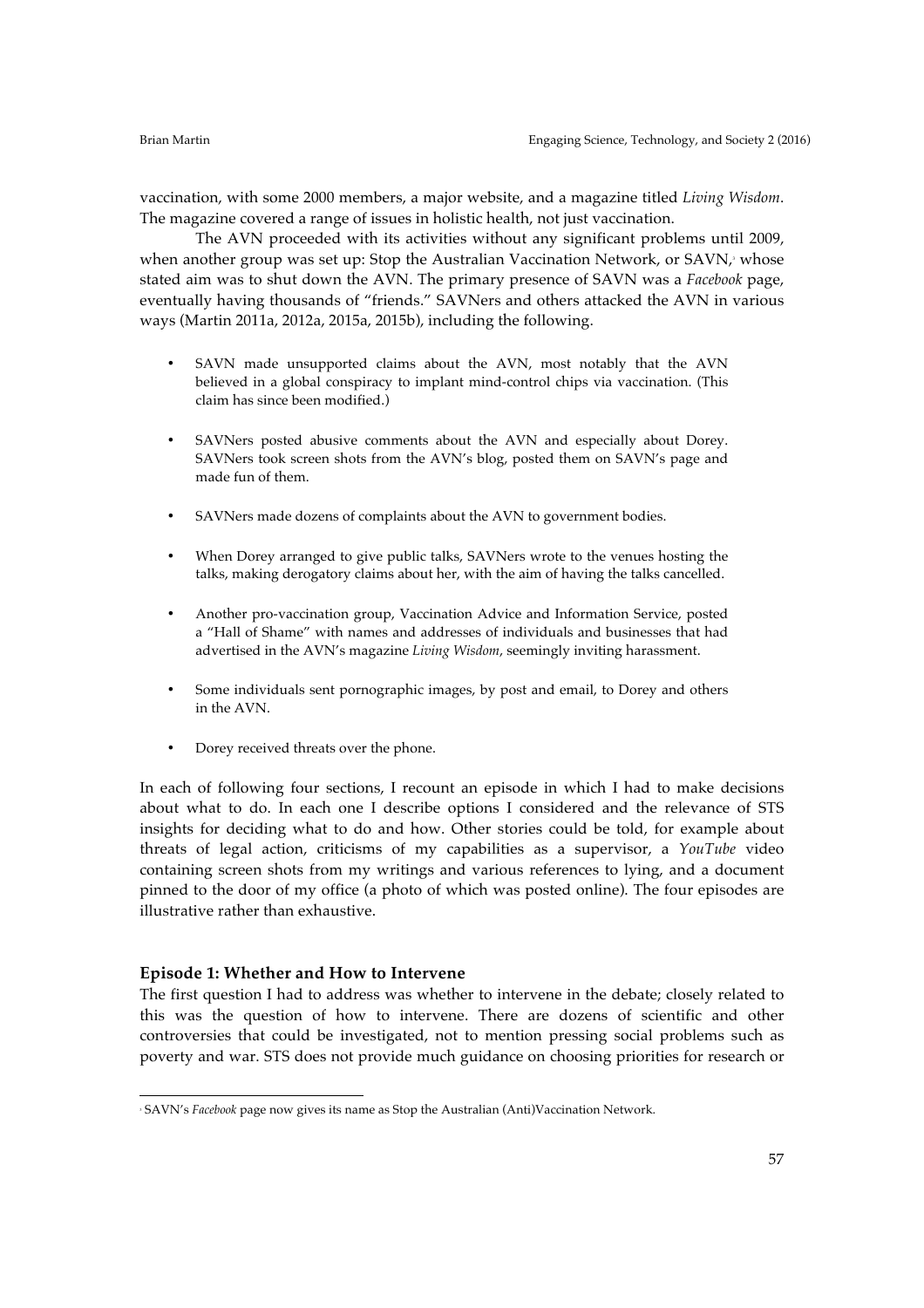social action, except for the vague criterion that areas be "interesting," which usually means personally of interest and relevant to intellectual agendas in the field. For me, making a contribution to STS was less important than my concern over free speech. I judged that with my experience in studying controversies and my involvement with free-speech issues, I could make a useful intervention to this particular issue. Furthermore, because of the rich body of freely available information about the SAVN-versus-AVN struggle, it was also an intellectual opportunity, though I could not easily foresee where it might lead me.

Having decided to intervene, the next question was how. My intent was to support free speech, which meant countering SAVN's censorship agenda. I had neither the commitment nor a particular interest in addressing the substantive issues about vaccination that were the preoccupation of both the AVN and SAVN. So my intervention, as I planned it, should be to contribute to a greater understanding of the dynamics of the SAVN-versus-AVN struggle, very much an STS-inspired objective. Given my background, I decided to write something. Other possibilities would have been to undertake interviews, give talks, and help build support networks.

I knew from previous experience (Scott et al. 1990) that any attempt to undertake a symmetrical analysis of the struggle would be welcomed by the AVN and resented by SAVN. However, my purpose was not simply to analyze the debate but rather to offer insights for resisting attacks on free speech. For this, I decided to explain the dynamics of scientific controversies with special attention to vaccination, to document SAVN's methods of attack, and to outline ways of resisting.

Linked with the decision about what to write were choices about style, audience, and publication venue. I considered writing for an academic journal; an STS journal would have been most appropriate. However, for the purposes of intervention in an ongoing debate, academic articles have several disadvantages: they can involve a lengthy wait for publication, they are restricted in length and format, and, most seriously, they usually involve a style many non-academics find unappealing. For these reasons, I decided that my first piece of writing should not be for an academic journal, but rather written in a more accessible style aimed at members of the AVN and others interested in the vaccination issue. The resulting article, "Debating vaccination" (Martin 2011a), was about 20,000 words long, and included a major section covering STS perspectives on scientific controversies.

Next was the question of where to publish this article. Once upon a time, I might have been able to publish it in an internal working paper series, but none existed in my faculty or unit at the time. I could have taken the trouble to establish a new working paper series. This would have given greater institutional credibility to the article, with the apparent imprimatur of the university. In retrospect, this might have been a better option, though it would have meant that SAVNers would have questioned the decision-making process leading to publication.

Another option was to post the article on my website. However, after Meryl Dorey offered to publish the article in the AVN's magazine *Living Wisdom*, this was the option I chose. It had the advantage of getting the article to AVN subscribers. As well, I posted the article on my website.

 $\overline{a}$ <sup>4</sup> STS research agendas can be influenced by many factors, such as class, gender, funding opportunities, institutional imperatives, personal networks, and career trajectories. For one approach to a sociology of STS knowledge in the US, see Hess (2011).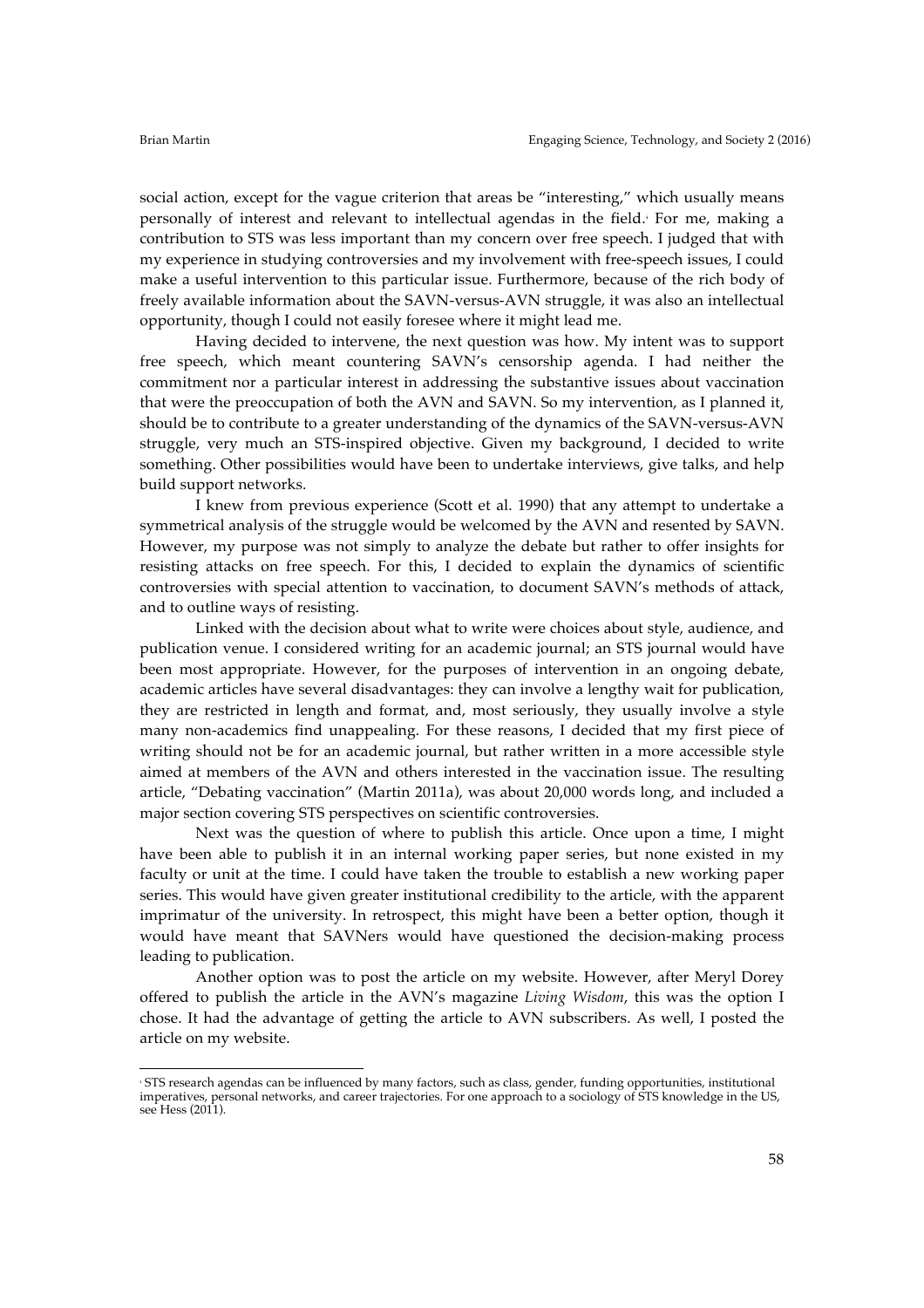In this way, I began my intervention into the SAVN-versus-AVN struggle within the Australian vaccination debate. STS was important in offering insights about scientific controversies that I canvassed in my article. However, within STS there was little to guide my choices about whether to intervene and, if so, with what content, style, and venue.

#### **Episode 2: Responding to Abuse**

After publication of "Debating vaccination" in *Living Wisdom*, I came under attack by SAVNers. One common technique was to make derogatory comments on social media, most commonly on the SAVN *Facebook* page, on blogs by individual SAVNers, and on *Twitter*.

For example, Graeme Hanigan posted the following on SAVN's *Facebook* page (18 April 2011) and also emailed it to me.

I will keep this short. […] I must say, for a person with such impressive qualifications, it's a mystery to me as to how your [sic] capable of producing a piece of slack jawed intellectualism that is indistinguishable from complete and utter rubbish. You pretend to be a dissident whistle blower, but have chosen do [sic] no more than read the script provided by the quacks and fanatics that make up the anti vaccination lobby and will no doubt dismiss my comments as being a part of your favourite new world order conspiracy theory de jour.

Dave Singer, referring to my assessment of the weakness of SAVN's claims about the AVN's belief in a global conspiracy, commented on 19 April 2011:

I'd be embarrassed for a schoolkid that lazy or stupid. For a professional scholar, it's gobsmacking. What a moron.

Martin Smith commented on 19 April:

It's terrifying to think that such intellectual sloppiness could come from a professor of humanities. He is supposed to be teaching the next generations of sociologists. ... Hmm I don't know about terrifying but certainly not unexpected. He's an idiot.

On 21 April 2011, a video was posted on *YouTube* with the following comment.

A quick look at recent lies, plagiarism and deception we've come to know and love from Meryl Dorey of antivaccination lobbyist fame. Meryl has attracted the interest of conspiracy theorist and non-health-faculty sociologist, Mr. Brian Martin. Brian is a doctor on paper yet seems intent on plunging from the window sill of academic integrity. One awaits the University of Wollongong to assuage the concerns of parents, families and Australian Government health authorities that such unconscionable conduct at the hand of dreamer Martin, is not the norm for this university.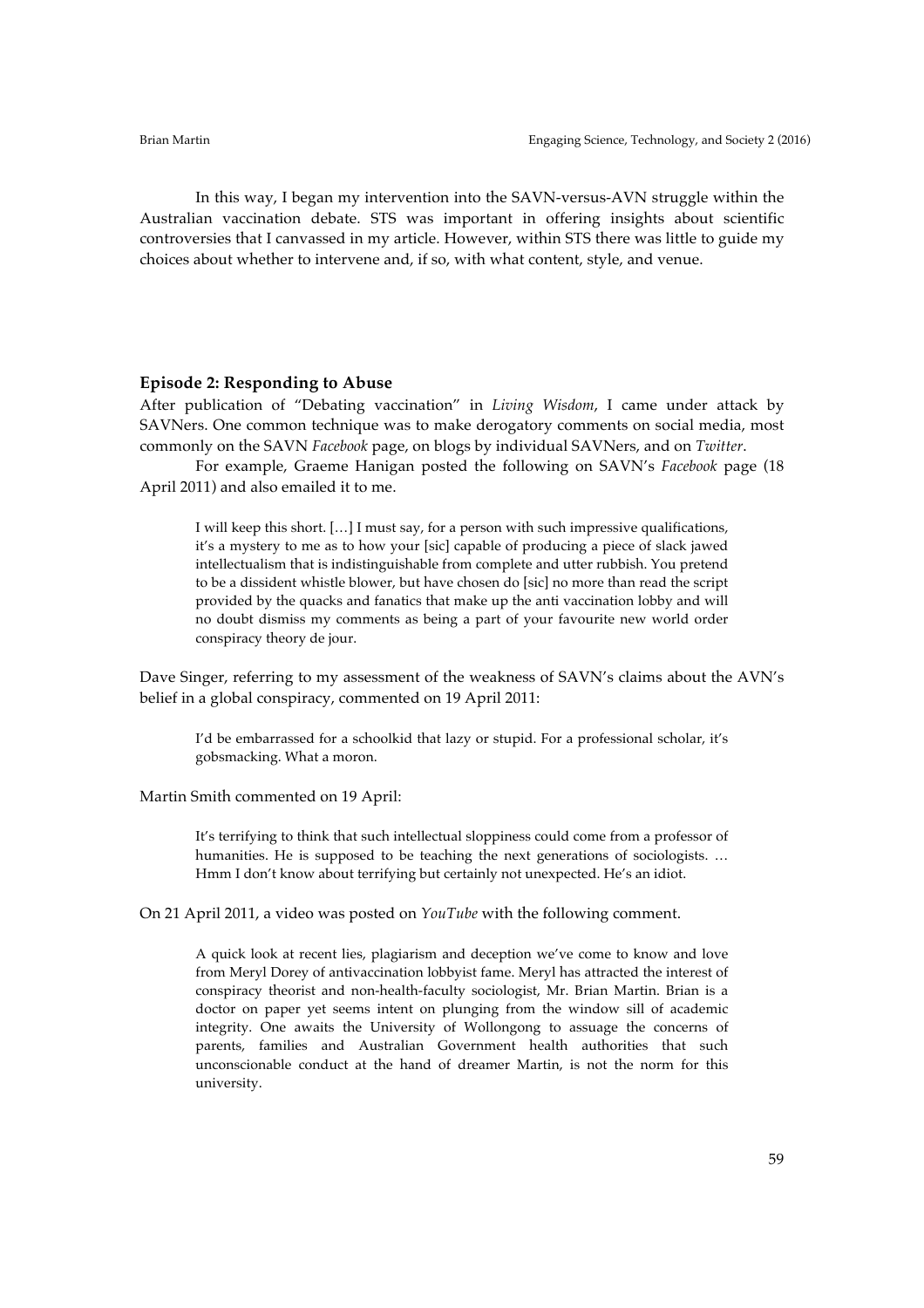The question at the time for me was, "Should I reply and, if so, how?" I knew from my studies of controversies that some partisans make derogatory comments about anyone considered an opponent. Furthermore, because I was taking a stand against SAVN's methods, it was predictable that SAVNers would attack me. However, these understandings from STS provided little guidance concerning whether to respond and how to do so.

My decision was based not on STS insights but on my studies of how injustice can backfire. To emails, I replied politely, addressing the issues, following my own advice on responding to criticisms (Martin 2012b). To derogatory comments on *Facebook* and blogs, I responded by putting a comment on my website in which I itemized examples of abusive comment and concluded with this assessment.

Then there were the criticisms of me personally. This is exactly the sort of response I described in my article "Debating vaccination." I outlined how those who do something others could perceive as unjust may use various techniques that minimise outrage, including devaluing the target and using intimidation. Those who attack the AVN have used devaluation and intimidation extensively. Because I challenged the goal and methods used by the attackers, some members of SAVN have also tried those very same techniques against me. Others can judge whether these tactics have been effective (Martin 2011b).

Among the derogatory comments made by SAVNers, a few are of special interest in relation to STS: they are criticisms of constructivism. For example, Rohan James Gaiswinkler wrote about me on the SAVN Facebook page,

I am confident he is in a permanent state of absolute refutation of the existence of absolutes. That's par for the course for an academic with chronic PMS (post-modern sophism).

Such comments can readily be understood as reflecting a standard positivist position. I had a few options: ignore these sorts of comments, provide a rational response (for which STS provides ample tools), or reply in kind, with put-downs of ignorant commenters. In addition, in relation to the option of directly addressing the comments and the assumptions underlying them, I could have chosen to highlight my own authority as the author of numerous academic works on controversies. My choice was to ignore these comments; those commenting along these lines did not seem to be seeking an intellectual engagement.

#### **Episode 3: Complaints to the University**

In my article, "When public health debates become abusive" (Martin 2013), I quoted comments about Dorey posted on SAVN's *Facebook* page, illustrating the abusive nature of SAVN commentary. SAVN's page was open to the public, and thus the comments were in the public domain: they required no permission to be quoted. In academic work, it is considered legitimate to quote such material, as long as the quoted text is not misrepresented.

One of the SAVNers I quoted, Carol Calderwood, took a different view. After reading a draft I wrote in 2011, she was outraged that I had quoted her words on SAVN's page without permission, and wrote to my head of school and the university vice-chancellor complaining. She did not contact me directly. My head of school gave me a copy of her email and invited my response.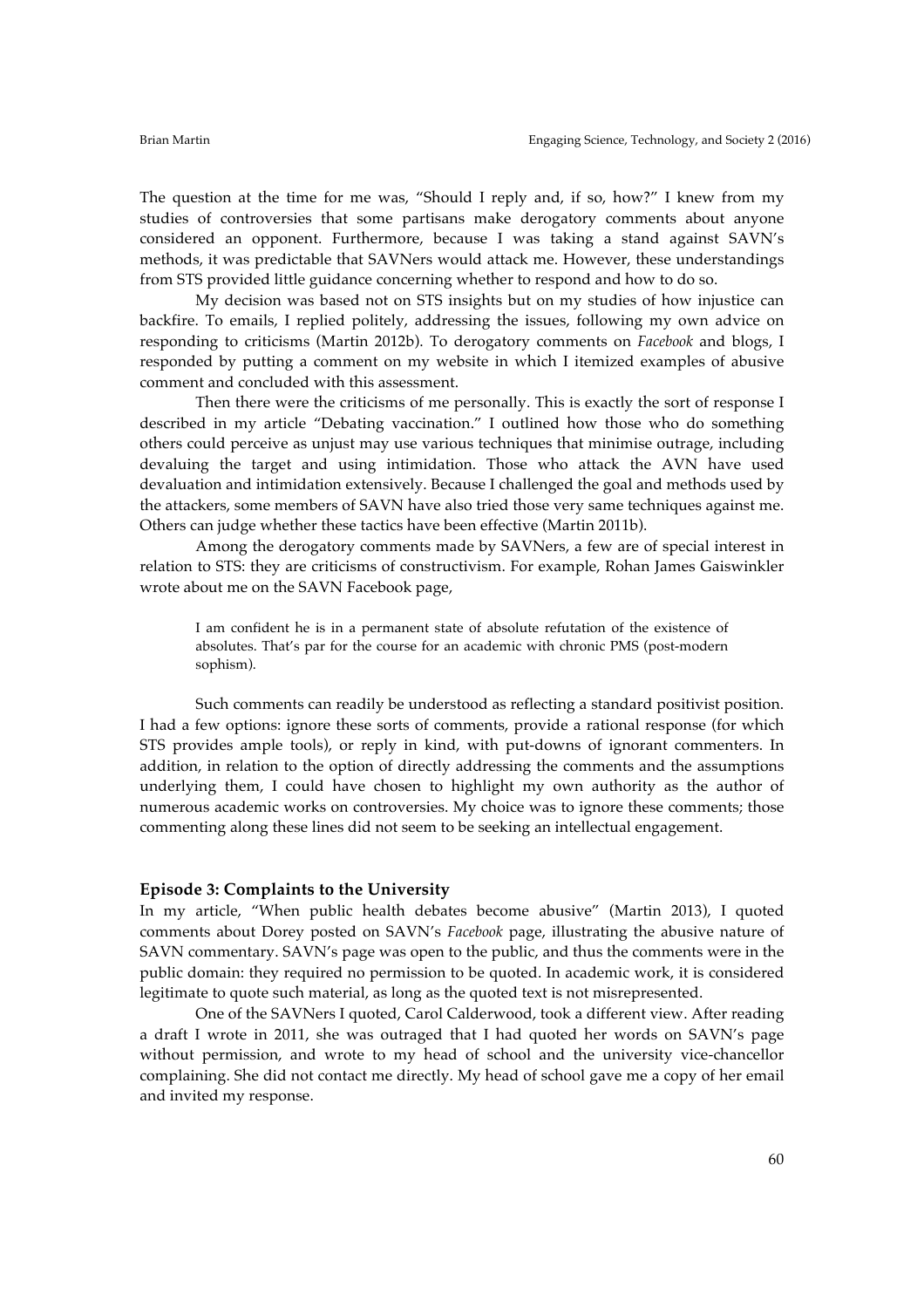The question for me at this point was, "Should I respond and, if so, how?" I could have declined to respond at all, responded only within the university, and/or directly responded to Calderwood. My decision was to write a careful response to Calderwood's claims and send it to my head of school and the vice-chancellor. Furthermore, as a courtesy, I sent a copy to Calderwood, noting that complaining to a person's boss, as she had done, is characteristic of attempts to suppress dissent. After I prepared a commentary about SAVNers' responses to my article (Martin 2011b), I notified four of them, including Calderwood, about it.

She then claimed that by sending her these two emails, I was harassing her, and wrote a letter of complaint to the university. This was dealt with by the Director of Employment Equity and Diversity who, I am told, dismissed the complaint. STS does not provide any guidance on whether or how to respond to complaints to one's employer.

#### **Episode 4: Responding to a Media Story**

My PhD student Judy Wilyman is a public campaigner critical of the Australian government's vaccination policy, and hence has come under attack by SAVN over a period of years.<sup>5</sup> One particular episode occurred after she attended a 2013 conference in San Francisco, where she presented her research on the HPV vaccine. Someone submitted a freedom-ofinformation request to the University of Wollongong for all documents relating to her conference attendance, for which Judy received some financial support from the university. After documents were released, a story by Rick Morton appeared in *The Australian*, a national daily newspaper, drawing to a limited extent on the documents obtained through FOI (Morton 2014). In my view, Morton's story was highly misleading in a number of respects.

What should I do about a story in a national newspaper that attacked the credibility of two of my PhD students, and me as well? I considered ignoring the story, but decided that writing a response would be better, so the public record could be set straight. But what sort of response? I thought of writing a letter to the editor for publication in *The Australian*, but it would have been hard to explain what I believed were the shortcomings of Morton's approach in a hundred words. So I decided to write a substantial analysis, nearly 5000 words long, describing the vaccination debate and the attacks on Judy and myself, and then addressing Morton's text paragraph by paragraph. I sent a draft to a dozen colleagues and interested parties for comment, and then sent the response to Morton. He had no comments aside from asking that I give the web addresses of his articles, which are behind a paywall. I then posted my response on my website (Martin 2014b).

In writing this response to Morton's article, I drew heavily on my knowledge about the politics of science. STS insights were crucial in enabling me to write this response, but it gave little guidance on whether to respond at all and, if so, the best way to go about it.

#### **STS, Social Science, and Researcher Intervention**

 $\overline{a}$ 

The preceding four episodes illustrate the dilemmas that can arise when intervening in a scientific controversy and encountering hostility. STS concepts were valuable for

<sup>5</sup> She graduated in December 2015. The responses by SAVNers and others are another story.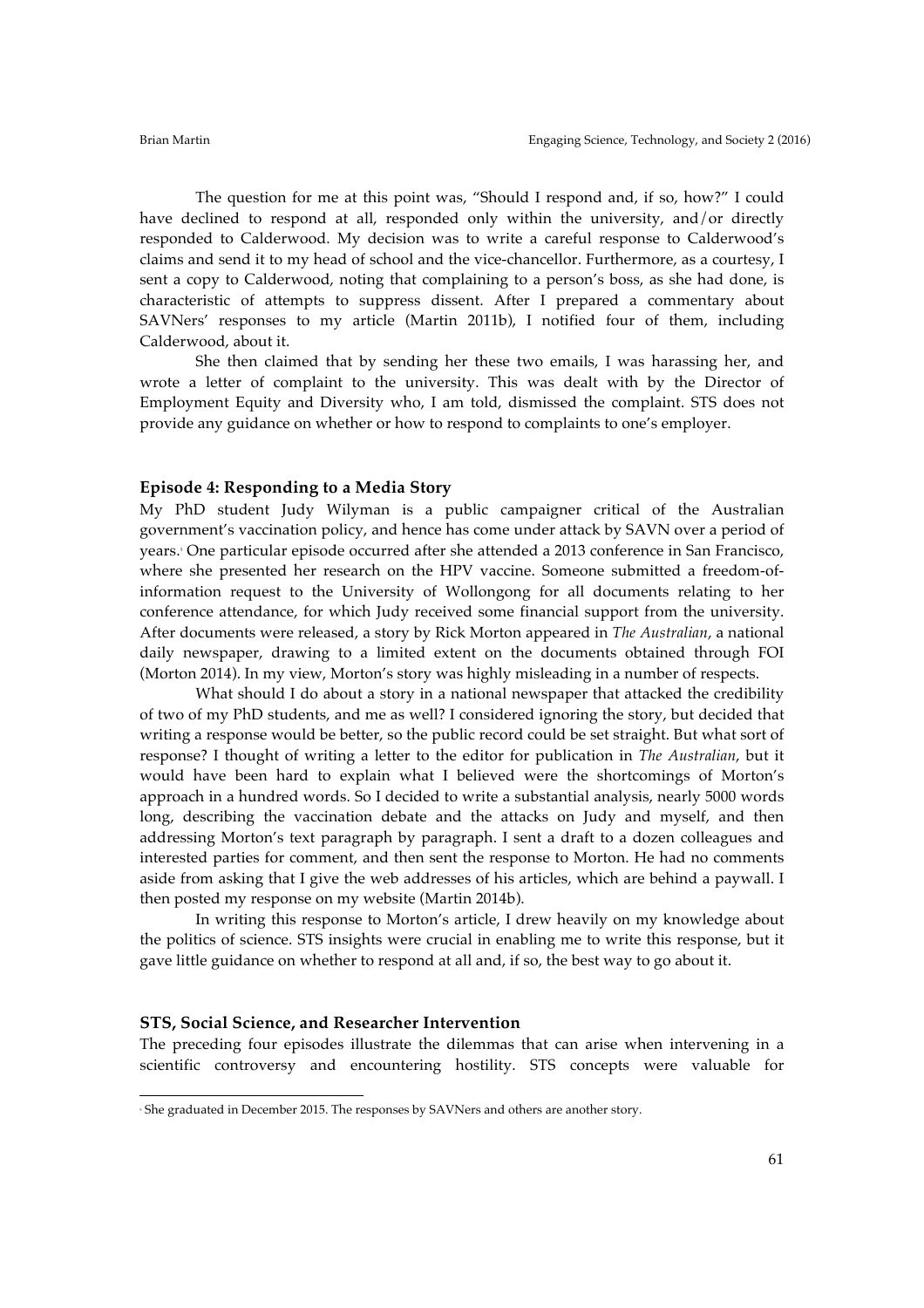understanding the controversy but failed to provide much guidance for how to act in the circumstances. This might be said to reflect a gap in STS research methodology. Here, I offer some preliminary comments concerning both STS and social science that may help explain why this gap exists.

STS, like most of social science, is based on an implicit assumption that the goal of research is greater understanding, with an associated assumption that greater understanding is beneficial both for knowledge and for society. These assumptions are not peculiar to STS: they are common to social science, indeed to most intellectual inquiry.

Nicholas Maxwell (1984, 1992), a philosopher of science, diagnoses this approach as being a "philosophy of knowledge," with epistemological goals being paramount. Similarly to the widely critiqued linear model of technological innovation as involving a sequence of research, development, demonstration, introduction, and diffusion (Rosenberg 1982), the philosophy of knowledge assumes that knowledge, if it is socially relevant, is the first step in a sequence that desirably ends in socially beneficial applications. Maxwell contrasts the philosophy of knowledge with what he calls the "philosophy of wisdom," which involves prioritizing the study of areas of social importance (for example, poverty, peace, health, environment) without assuming that obtaining knowledge is the key goal in this study.

The dominance of the philosophy of knowledge is apparent in a wide range of areas. A distinctive example is the study of social movements. Although many scholars in this field are sympathetic to the movements they study, most of the research undertaken is *about* rather than *for* social movements: there have been substantial critiques of the academic orientation of social movement scholarship (Croteau et al. 2005; see also Hale 2008). Activists seldom find anything in the field they can directly apply, in part because scholars write in a style and in venues for other scholars and in part because the research seldom offers any insight new to activists that they can apply.

The dominance of the philosophy of knowledge is shown by the emphasis on social structures and high-level frameworks and the neglect of strategy and tactics. This emphasis has been challenged by James Jasper, who has championed the study of strategy:

My research on social movements showed me just how little social scientists have to say about strategy. Over the years many protesters have asked me what they might read to help them make better decisions. I had nothing to suggest, beyond Saul Alinsky. (Jasper, 2006, p. xii)

A simple example in STS relates to technological determinism, long subject to STS critique (Winner 1977; Smith and Marx 1994). Compared to the intellectual effort devoted to examining technological determinism, there has been relatively little study of how best to respond to comments and claims that implicitly adopt a determinist position, despite the prevalence of determinist assumptions in everyday and policy discourse. Dotson (2015) advocates STS research into counternarratives to technological determinism as one component of a wider program towards democratization of technology.

The formative years of the STS field coincided with the emergence of the radical science movement in the late 1960s and early 1970s, and in those early times there was significant crossover between STS and the movement. Yet in subsequent years STS as an academic field diverged from the activist impulse, in terms of subject matter and style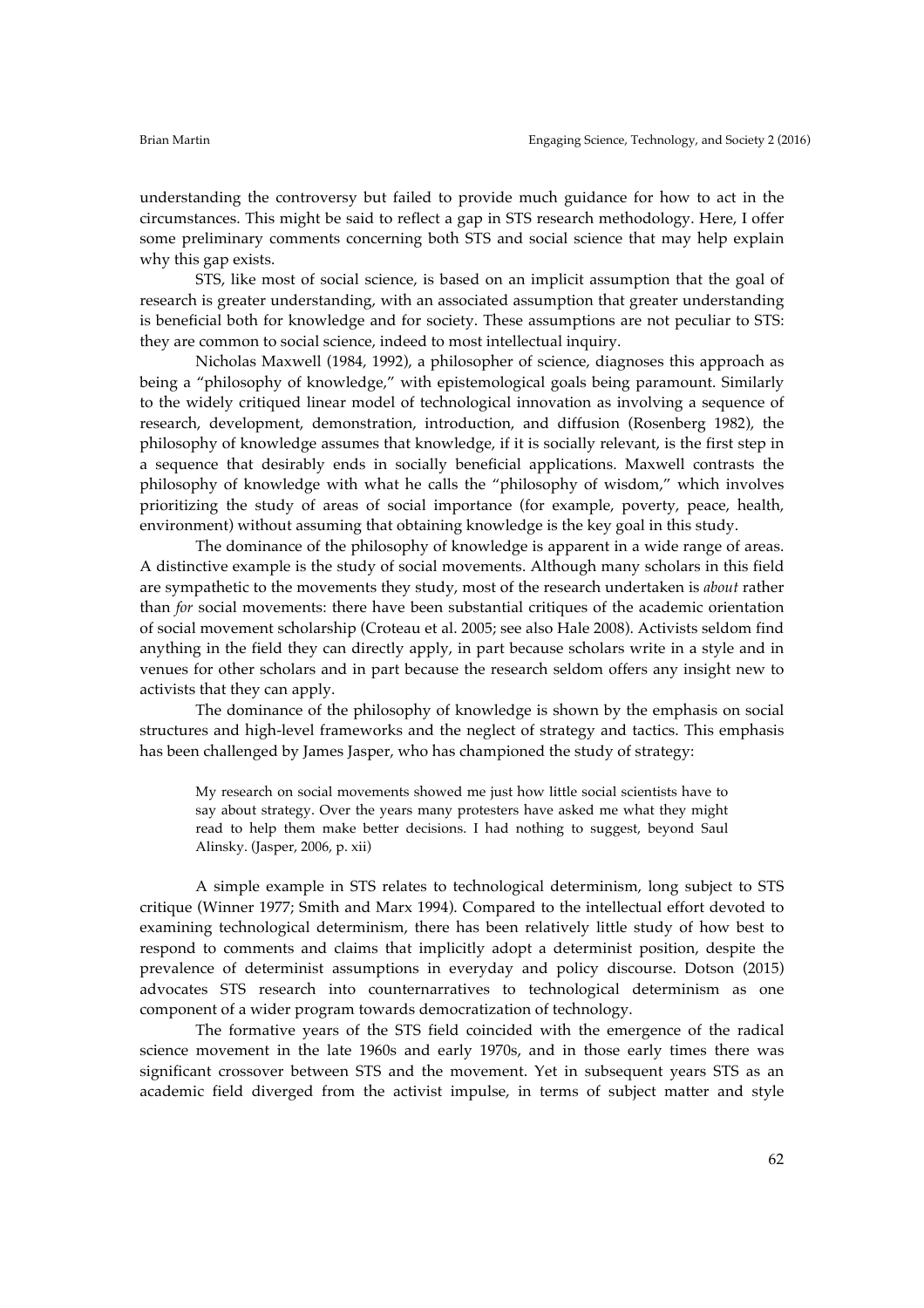(Martin 1993), following Maxwell's philosophy of knowledge and largely ignoring the study of strategy. Although quite a few STS researchers, especially research students, maintain an active interest in and support for activism, this is not reflected in the leading journals or in the theoretical and methodological preoccupations in the field. A relatively new journal, *Interface: A Journal for and about Social Movements*, attempts to overcome this problem, but it has no special STS brief.

One avenue by which Maxwell's philosophy of wisdom could be applied to STS is through action research, especially participatory action research, as a research method (McIntyre 2008; Touraine 1981; Whyte 1991). Action research aims to link knowledge acquisition with support for social change, for example in research that supports efforts of citizens' groups. Some STS researchers have undertaken interventions in the arena being studied (Zuiderent-Jerak 2015).

The combination of a series of gaps and undeveloped areas within STS and social science more generally helps explain why STS offered me little guidance in my encounters in the vaccination debate. Social science has neglected the study of agency and strategy (Jasper 2006), action research and interventionist studies are low priority within STS, and the study of strategy has hardly ever been applied to the study of researcher strategies, in particular options to address pushback from groups threatened by STS researcher interventions.

The result of this absence is that STS offered little guidance when it came to making decisions about how to respond to attacks. The implication is that STS is good for undertaking analyses but less useful for guiding practical action.

### **Concluding Comments**

Controversy studies is a long-standing specialty within STS, offering many insights about the dynamics of knowledge and power in contentious public debates. As such, STS provided me with intellectual tools for intervening in the debate in an informed fashion, most notably when writing articles. In addition, quite a few STS and other social science colleagues from different parts of the world provided valuable feedback on drafts of my articles. The STS field provided an extremely useful platform for what I wanted to say.

However, STS was of limited value for helping to make choices that arose due to my intervention in the Australian vaccination controversy. Intervening in a scientific controversy can be a potent means for gaining insights that are hard to obtain otherwise, but so far there is little guidance from STS, or social science more generally, on dealing with the practicalities of engagement, namely with the methodology of intervention.

I have learned, through reading, discussions, and practical experience, that interveners need to be prepared for pushback, including verbal abuse and formal complaints, from groups adversely affected by critical comment. These sorts of responses are not normally encountered in the usual round of scholarly activities, so it is wise to seek advice and support from outside the usual academic channels. Rather than being afraid of threats, abuse, and complaints, these can be reframed as a way of learning more about the dynamics of the issue. Reading about an issue can provide insights, and interviews can give even more, but for a gut-level appreciation of what is going on, it is hard to match becoming a target or being caught in the crossfire of debate. You may need to rethink your relationship with the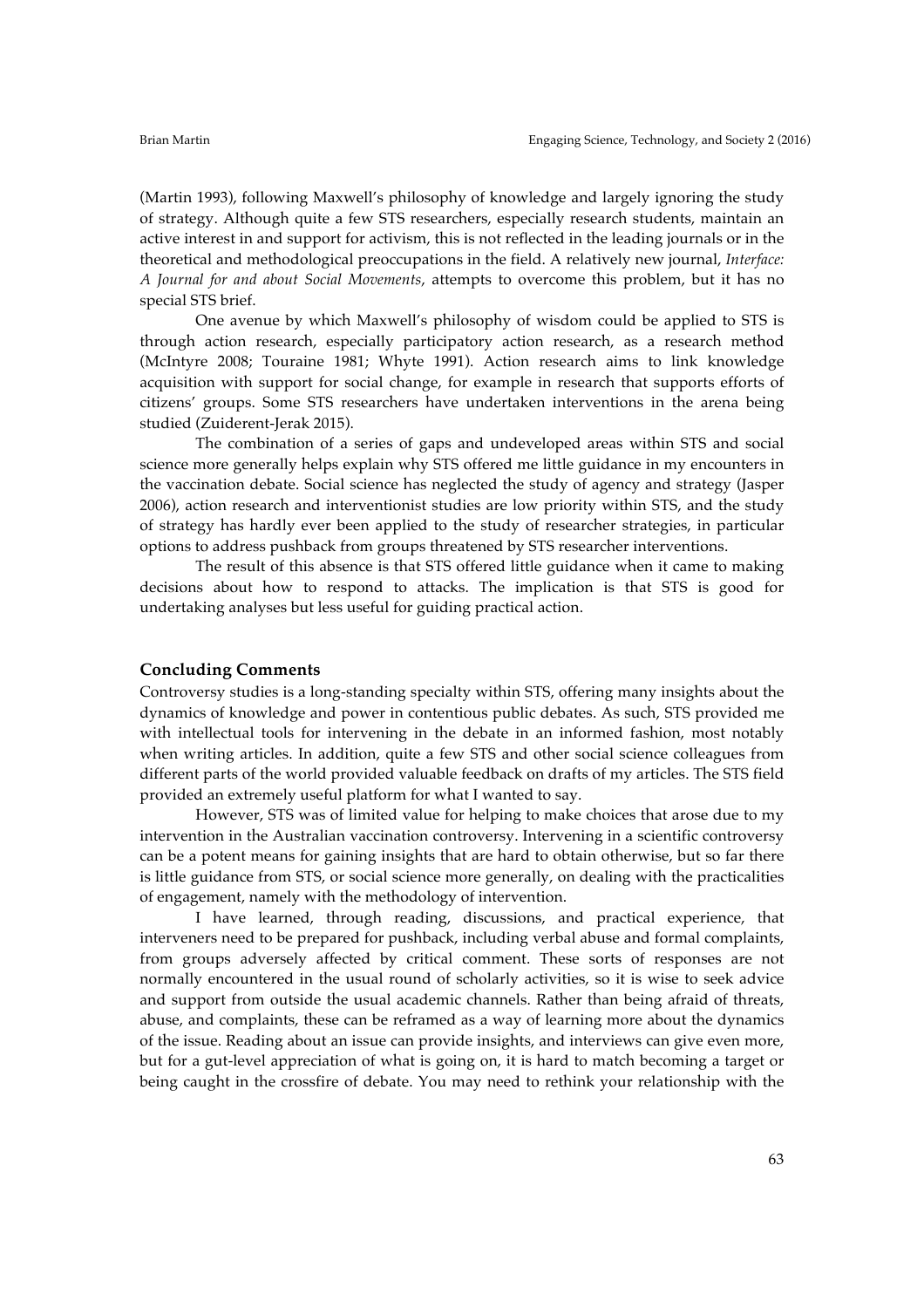issue, becoming a participant or intervener rather than an outside observer. This may lead to a loss of some research opportunities, with compensating gains.

The wider challenge is gaining insight into strategies for STS researchers themselves, as well as activists and others who are the subject of STS investigations. The starting point is to engage more generally with the study of strategy (Jasper 2006), and apply insights to struggles over science and technology. Some progress in doing this can be made by studying cases from the outside, using documents and interviews; progress will also come from experimentation, for example involvement in debates and testing of methods to pursue agendas or respond to pushback. Whether insights about strategy in typical STS domains are significantly different from those in other fields, such as psychology or peace studies, remains to be seen. Undoubtedly there are commonalities in power dynamics. It would be useful to study whether there are special features of the social role of science and technology that affect researcher intervention strategies.

#### **Acknowledgments**

Thanks to Tracey Bretag, Elizabeth Hart, Daniel Kleinman, and two anonymous referees for useful comments on drafts.

### **References**

- Andre, F. E., R. Booy, H. L. Bock, et al. 2008. "Vaccination Greatly Reduces Disease, Disability, Death and Inequity Worldwide." *Journal of the World Health Organization* 86 (2): 140–46.
- Barnes, B. 1977. *Interests and the Growth of Knowledge*. London: Routledge and Kegan Paul.
- Croteau, D., W. Hoynes, and C. Ryan, eds. 2005. *Rhyming Hope and History: Activists, Academics, and Social Movement Scholarship*. Minneapolis, MN: University of Minnesota Press.
- Dotson, T. 2015. "Technological Determinism and Permissionless Innovation as Technocratic Governing Mentalities: Psychocultural Barriers to the Democratization of Technology." *Engaging Science, Technology, and Society* 1: 98–120.
- Gieryn, T. 1999. *Cultural Boundaries of Science: Credibility on the Line*. Chicago: University of Chicago Press.
- Habakus, L. K., and M. Holland, eds. 2011. *Vaccine Epidemic*. New York: Skyhorse.
- Hale, C. R., ed. 2008. *Engaging Contradictions: Theory, Politics, and Methods of Activist Scholarship*. Berkeley, CA: University of California Press.
- Halvorsen, R. 2007. *The Truth about Vaccines*. London: Gibson Square.
- Hess, D. J. 2006. *Alternative Pathways in Science and Industry: Activism, Innovation, and the Environment in an Era of Globalization*. Cambridge, MA: MIT Press.
- Hess, D. J. 2011. "Bourdieu and Science and Technology Studies: Toward a Reflexive Sociology." *Minerva* 49: 333–48.
- Jasper, J. M. 2006. *Getting Your Way: Strategic Dilemmas in the Real World*. Chicago: University of Chicago Press.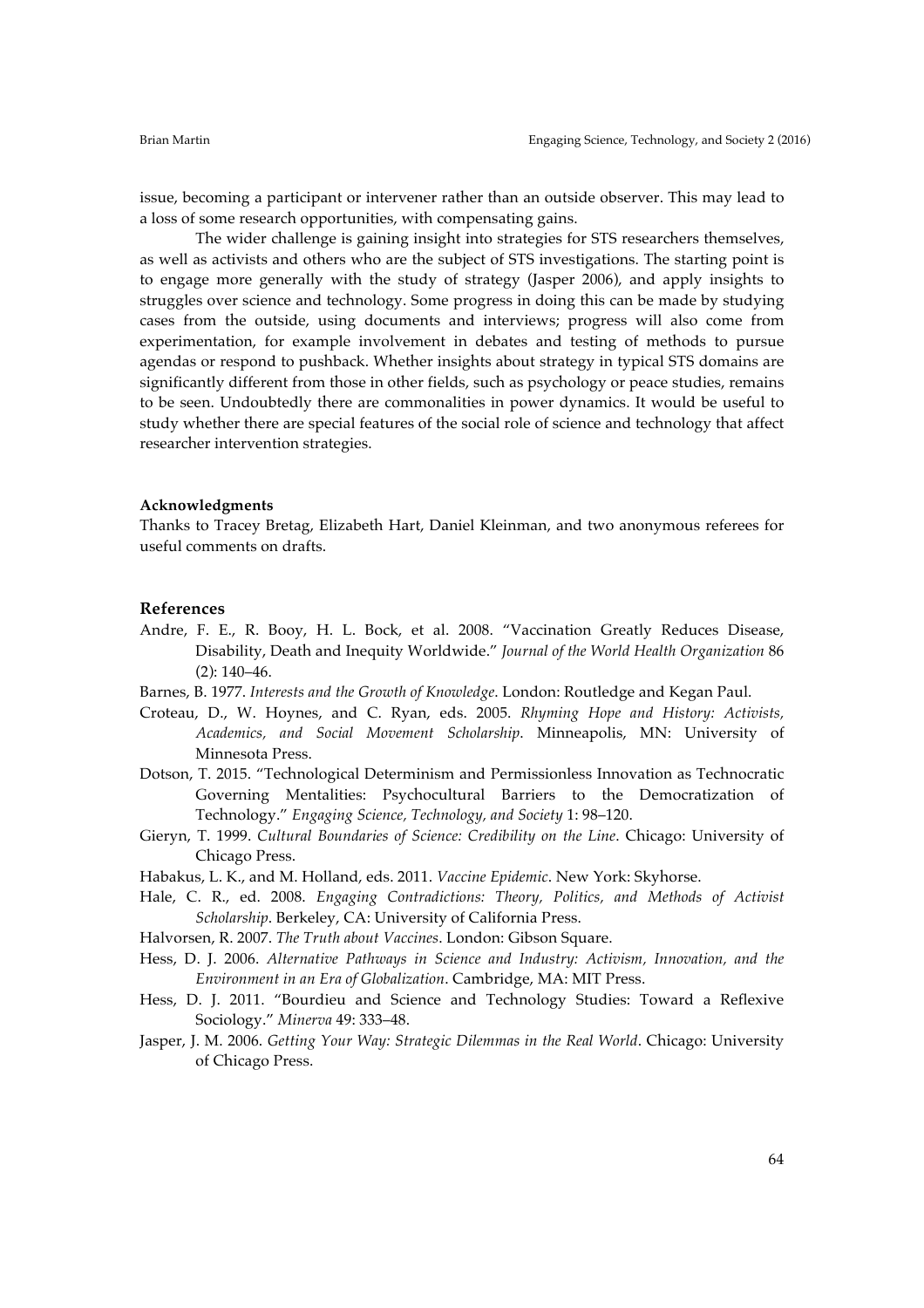- Kleinman, D. L., K. A. Cloud-Hansen, C. Matta, and J. Handelsman, eds. 2008. *Controversies in Science and Technology: From Climate to Chromosomes*. New Rochelle, NY: Mary Ann Liebert.
- Kleinman, D. L., J. A. Delborne, K. A. Cloud-Hansen, and J. Handelsman, eds. 2010. *Controversies in Science and Technology: From Evolution to Energy*. New Rochelle, NY: Mary Ann Liebert.
- Kleinman, D. L., A. J. Kinchy, and J. Handelsman, eds. 2005. *Controversies in Science and Technology: From Maize to Menopause*. Madison, WI: University of Wisconsin Press.
- Martin, B. 1993. "The Critique of Science Becomes Academic." *Science, Technology, and Human Values* 18 (2): 247–59.
- Martin, B. 1999. "Suppression of Dissent in Science." *Research in Social Problems and Public Policy* 7: 105–35.
- Martin, B. 2011a. "Debating Vaccination: Understanding the Attack on the Australian Vaccination Network." *Living Wisdom* 8: 14–40.
- Martin, B. 2011b. "Caught in the Vaccination Wars." Accessed November 1, 2015, http://www.bmartin.cc/pubs/11savn/.
- Martin, B. 2012a. "Online Onslaught: Internet-based Methods for Attacking and Defending Citizens' Organisations." *First Monday: Peer-Reviewed Journal on the Internet* 17 (12). Accessed February 5, 2016, http://firstmonday.org/ojs/index.php/fm/article/view/4032/3379.
- Martin, B. 2012b. "When You're Criticized." *Journal of Scholarly Publishing* 43 (2): 230–37.
- Martin, B. 2013. "When Public Health Debates Become Abusive." *Social Medicine* 7 (2): 90–97.
- Martin, B. 2014a. *The Controversy Manual*. Sparsnäs, Sweden: Irene Publishing.
- Martin, B. 2014b. "Biased Reporting: A Vaccination Case Study." March 18. Accessed January 14, 2016, http://www.bmartin.cc/pubs/14Morton.html.
- Martin, B. 2015a. "Censorship and Free Speech in Scientific Controversies." *Science and Public Policy* 42 (3): 377–86
- Martin, B. 2015b. "A Vaccination Struggle." In *Nonviolence Unbound*, by B. Martin, 259–334. Sparsnäs, Sweden: Irene Publishing.
- Martin, B., C. M. A. Baker, C. Manwell, and C. Pugh, eds. 1986. *Intellectual Suppression: Australian Case Histories, Analysis and Responses*. Sydney: Angus and Robertson.
- Maxwell, N. 1984. *From Knowledge to Wisdom: A Revolution in the Aims and Methods of Science*. Oxford: Basil Blackwell.
- Maxwell, N. 1992. "What Kind of Inquiry Can Best Help Us Create a Good World?" *Science, Technology, and Human Values* 17: 205–27.
- McIntyre, A. 2008. *Participatory Action Research*. Thousand Oaks, CA: Sage.
- McLeod, K. 2014. Blog comment on Paul Gallagher, "What SAVN Doesn't Want You to Read, Reviewed." *Losing in the Lucky Country*, 29 August. Accessed June 3, 2015, http://luckylosing.com/2014/08/29/what-savn-doesnt-want-you-to-readreviewed/, comments.
- Moran, G. 1998. *Silencing Scientists and Scholars in Other Fields: Power, Paradigm Controls, Peer Review, and Scholarly Communication*. Greenwich, CT: Ablex.
- Morton, R. 2014. "University Paid for Anti-Vaccine Student to Attend Conference." *The Australian,* January 28.